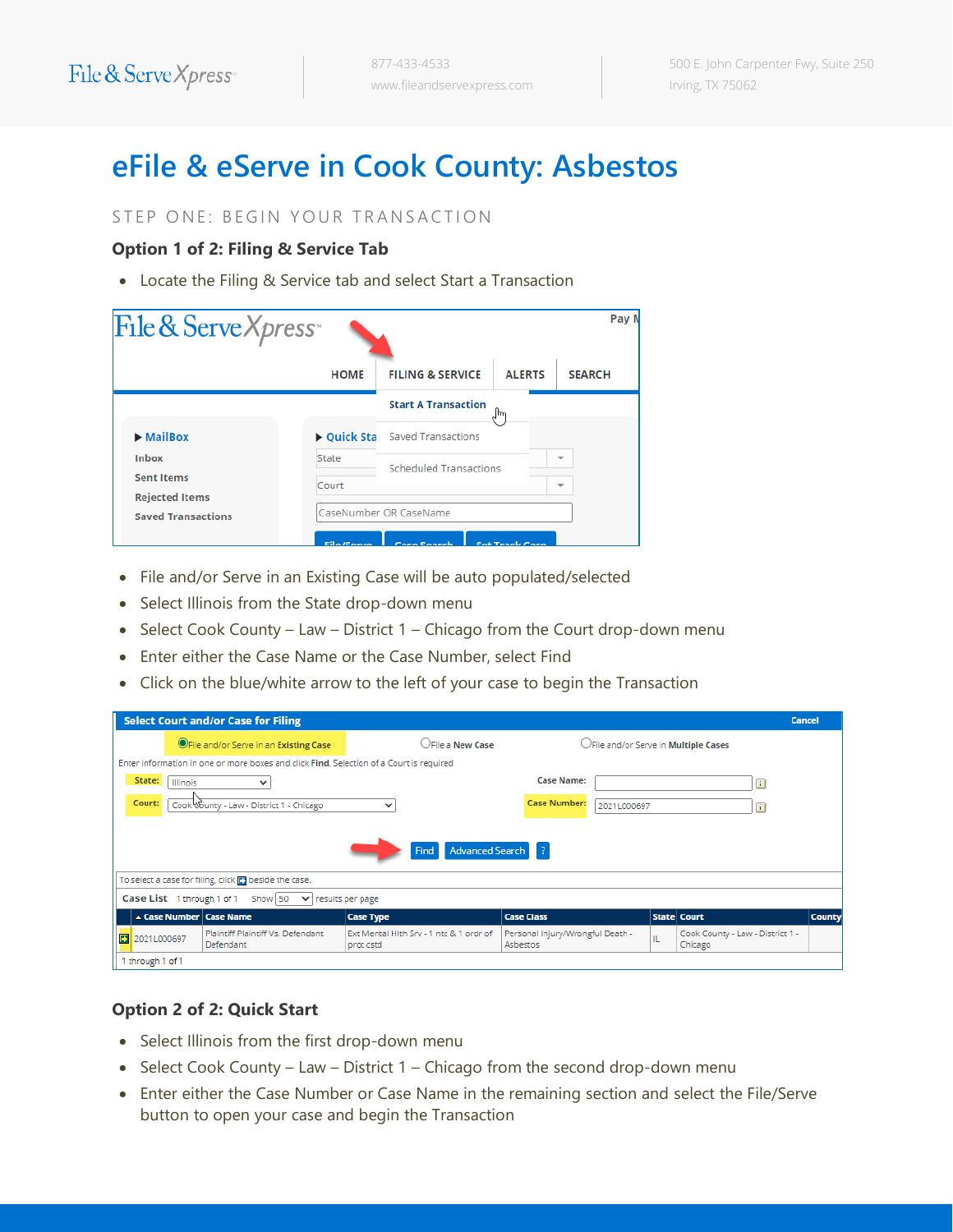| File & Serve Xpress                                                                                                      |                                                                      |                                                                |                       | Pay My                                               |
|--------------------------------------------------------------------------------------------------------------------------|----------------------------------------------------------------------|----------------------------------------------------------------|-----------------------|------------------------------------------------------|
|                                                                                                                          | <b>HOME</b>                                                          | <b>FILING &amp; SERVICE</b>                                    | <b>ALERTS</b>         | <b>SEARCH</b>                                        |
| $\blacktriangleright$ MailBox<br><b>Inbox</b><br><b>Sent Items</b><br><b>Rejected Items</b><br><b>Saved Transactions</b> | ▶ Quick Start<br><b>Illinois</b><br>2021L000697<br><b>File/Serve</b> | Cook County - Law - District 1 - Chicago<br><b>Case Search</b> | <b>Set Track Case</b> | $\overline{\phantom{a}}$<br>$\overline{\phantom{a}}$ |

#### STEP TWO: DOCUMENTS

- **Document(s) Delivery Options:** Make your selection to File with the court and Serve on selected parties, Serve Only – Private, or Serve Only - Public
- Select the document Type from the drop-down menu
- Enter the document Title
- Select the Access (if available/applicable)
- Attach your document(s) under File Choose a file, or Drag it here (you can upload more than one document). Click on Attach Document. FSX will convert your Word document to pdf.
- If you are uploading more than one document, you can indicate which is the Main/Supporting. The supporting document will be connected to the Main document's ID number. Select the matching number. If any edits (i.e., remove and replace) need to be made to the uploaded document(s), select the paper/pencil icon, and upload the correct document. If you need to delete the document(s) and start over, select the trash-can icon.

| 8/19/21 10:25 PM CDT            | <b>Documents</b>                                             | <b>Sending Parties</b>                                                   | <b>Add'l Recipients</b><br>Service                                                               | <b>Review &amp; Submit</b>                                                                                                                                     |                                                 |                         |
|---------------------------------|--------------------------------------------------------------|--------------------------------------------------------------------------|--------------------------------------------------------------------------------------------------|----------------------------------------------------------------------------------------------------------------------------------------------------------------|-------------------------------------------------|-------------------------|
| <b>Attach Documents</b>         |                                                              |                                                                          |                                                                                                  | <b>Transaction ID: 236810</b>                                                                                                                                  | <b>Cancel</b>                                   | <b>Save &amp; Close</b> |
|                                 |                                                              |                                                                          | 2021L000697 Plaintiff Plaintiff Vs. Defendant Defendant Cook County - Law - District 1 - Chicago |                                                                                                                                                                |                                                 |                         |
|                                 |                                                              |                                                                          |                                                                                                  |                                                                                                                                                                |                                                 |                         |
|                                 |                                                              |                                                                          | Delivery Options: What do you want to do with this transaction? (pick one)                       |                                                                                                                                                                |                                                 |                         |
|                                 | File with the court and Serve selected parties               |                                                                          |                                                                                                  |                                                                                                                                                                |                                                 |                         |
|                                 |                                                              | O Serve Only - Private (available only to sending firm and served firms) |                                                                                                  |                                                                                                                                                                |                                                 |                         |
|                                 |                                                              |                                                                          |                                                                                                  | O Serve Only - Public (available to anyone to purchase from File & ServeXpress, except in e-service only jurisdictions and subject to case security policies). |                                                 |                         |
|                                 |                                                              |                                                                          |                                                                                                  |                                                                                                                                                                |                                                 |                         |
|                                 |                                                              |                                                                          |                                                                                                  |                                                                                                                                                                |                                                 |                         |
|                                 |                                                              | For each document, complete each field and click Attach Document.        |                                                                                                  |                                                                                                                                                                |                                                 |                         |
| Type *                          |                                                              |                                                                          | File *                                                                                           |                                                                                                                                                                |                                                 |                         |
| Motion Filed                    |                                                              | $\bullet$<br>Θ                                                           |                                                                                                  |                                                                                                                                                                |                                                 |                         |
|                                 |                                                              |                                                                          |                                                                                                  |                                                                                                                                                                |                                                 |                         |
| Title *                         |                                                              |                                                                          | Choose a file or Drag it here                                                                    |                                                                                                                                                                |                                                 |                         |
| Motion to Dismiss               |                                                              |                                                                          |                                                                                                  |                                                                                                                                                                |                                                 |                         |
|                                 |                                                              |                                                                          | The File field is required.                                                                      |                                                                                                                                                                |                                                 |                         |
|                                 | Maximum length of text is 200 characters                     |                                                                          |                                                                                                  |                                                                                                                                                                |                                                 |                         |
| <b>Access</b>                   |                                                              |                                                                          |                                                                                                  | To request our Fax Upload Service please contact client                                                                                                        |                                                 |                         |
| Secure Public                   |                                                              | c                                                                        | support.                                                                                         |                                                                                                                                                                |                                                 | Not                     |
|                                 | Secure Public - These documents are electronically submitted |                                                                          |                                                                                                  |                                                                                                                                                                |                                                 | Mandatory -<br>Use if   |
| particular class of litigation. | and available for viewing only by the participants within a  |                                                                          | If Available /                                                                                   |                                                                                                                                                                |                                                 | Desired                 |
|                                 |                                                              |                                                                          | Applicable                                                                                       |                                                                                                                                                                |                                                 |                         |
| <b>Attach Document</b>          |                                                              |                                                                          |                                                                                                  |                                                                                                                                                                |                                                 |                         |
| <b>Attached Documents List</b>  |                                                              |                                                                          |                                                                                                  |                                                                                                                                                                | Click here to sefresh document conversion statu |                         |
| ID                              | <b>Document Type</b>                                         | <b>Access</b>                                                            | <b>Conversion Status</b>                                                                         | <b>Main / Supporting</b>                                                                                                                                       | <b>Linked To:</b>                               | <b>Actions</b>          |
|                                 |                                                              |                                                                          |                                                                                                  |                                                                                                                                                                |                                                 |                         |
| 34890306                        | Motion Filed                                                 | Secure Public                                                            | Converting                                                                                       | O<br>Main                                                                                                                                                      | None                                            | Im                      |
|                                 |                                                              |                                                                          |                                                                                                  |                                                                                                                                                                | <b>Edit Link</b>                                |                         |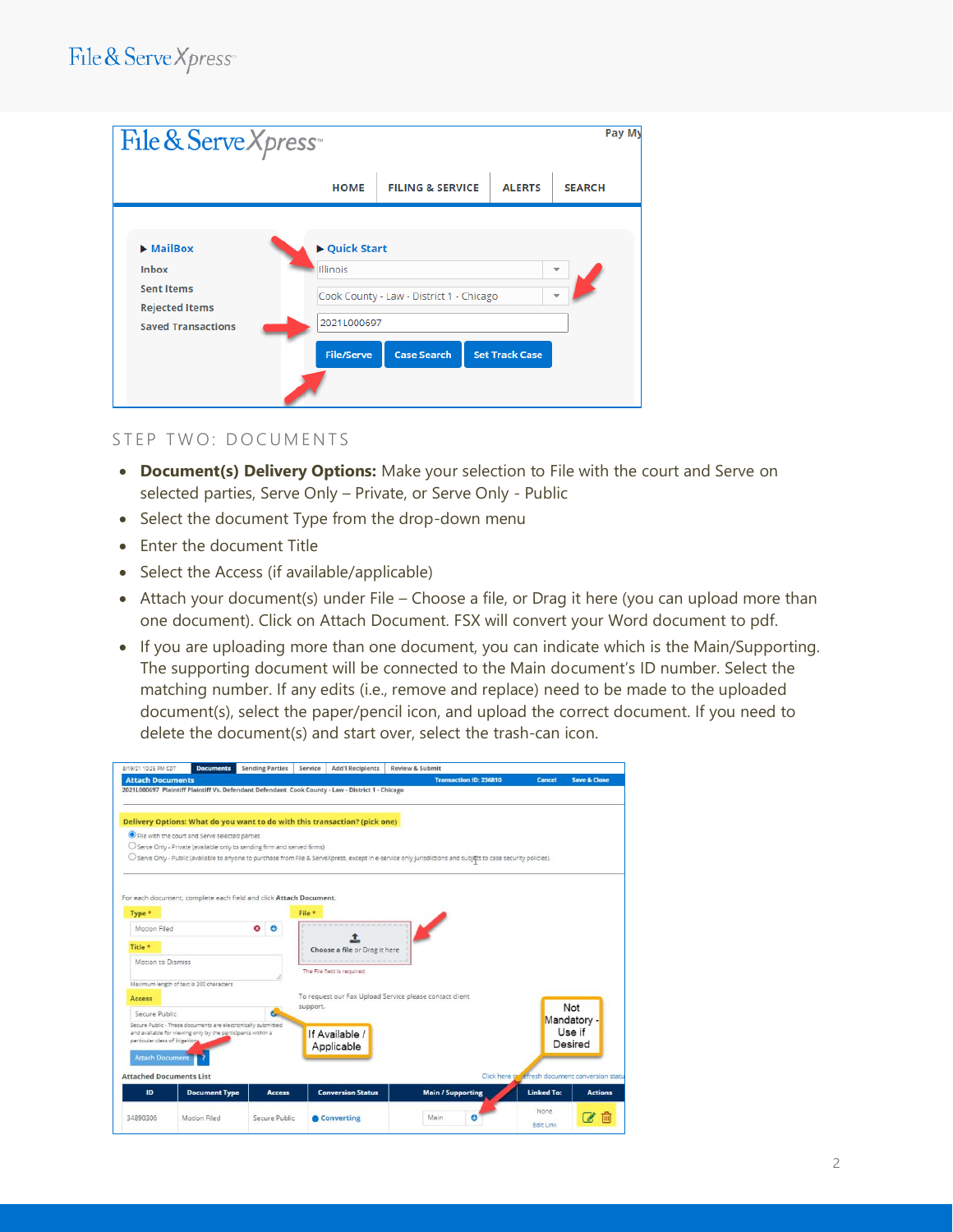#### STEP THREE: SENDING PARTIES

• To *Get Parties* enter your efileIL login credentials and click *Get Parties*.

| <b>Start A Transaction</b>       |                            | <b>Saved Transactions</b> | <b>Scheduled Transactions</b> |                                                                                                  |                            |                               |               |                         |
|----------------------------------|----------------------------|---------------------------|-------------------------------|--------------------------------------------------------------------------------------------------|----------------------------|-------------------------------|---------------|-------------------------|
| 8/19/21 10:31 PM CDT             | <b>Documents</b>           | <b>Sending Parties</b>    | Service                       | <b>Add'l Recipients</b>                                                                          | <b>Review &amp; Submit</b> |                               |               |                         |
| <b>Select Sending Parties</b>    |                            |                           |                               |                                                                                                  |                            | <b>Transaction ID: 236811</b> | <b>Cancel</b> | <b>Save &amp; Close</b> |
|                                  |                            |                           |                               | 2021L000697 Plaintiff Plaintiff Vs. Defendant Defendant Cook County - Law - District 1 - Chicago |                            |                               |               |                         |
|                                  |                            |                           |                               |                                                                                                  |                            |                               |               |                         |
| <b>Get parties from eFile IL</b> |                            |                           |                               |                                                                                                  |                            |                               |               |                         |
| eFile IL Username:               | gaefsp+Admin0730@gmail.com |                           |                               |                                                                                                  |                            |                               |               |                         |
| Password:                        |                            |                           |                               |                                                                                                  |                            |                               |               |                         |
|                                  | <b>Get Parties</b>         |                           |                               |                                                                                                  |                            |                               |               |                         |

• A list of parties will show on the Sending Parties tab. If your party is not mapped, click on Select Mapping under the FSX party name/party type and check the box next to your party, then click Apply

| Available Parties For Selection     |                     |                   | M,                       |                                         |
|-------------------------------------|---------------------|-------------------|--------------------------|-----------------------------------------|
| Add Party<br>Show 10 $\vee$ entries |                     |                   |                          |                                         |
|                                     | <b>Party Name</b>   | <b>Party Type</b> | ÷<br><b>Attorney</b>     | <b>FSX Party Name   Party Type</b><br>٠ |
| С                                   | DEFENDANT DEFENDANT | Defendant         | $\overline{\phantom{a}}$ | Select mapping                          |
| С                                   | PLAINTIFF PLAINTIFF | Plaintiff         | Attorney #11111          | Plaintiff, Plaintiff   Plaintiff        |

|                                                     | File & Serve Xpress - Available Parties<br>Select FSX Mapping for: DEFENDANT DEFENDANT |                        |                      | $\times$                                  |
|-----------------------------------------------------|----------------------------------------------------------------------------------------|------------------------|----------------------|-------------------------------------------|
| Show 10 $\vee$ entries                              |                                                                                        |                        | Search:              |                                           |
|                                                     | <b>Party Name</b>                                                                      | ▲<br><b>Party Type</b> | ٠<br><b>Attorney</b> |                                           |
|                                                     | Defendant, Defendant                                                                   | Defendant              | No Answer on File    |                                           |
| Showing 1 to 1 of 1 entries<br><b>Add New Party</b> |                                                                                        |                        |                      | Previous<br>Next<br>Close<br><b>Apply</b> |

• If your party is not listed, click Add Party – in two places as show below – and complete the steps.

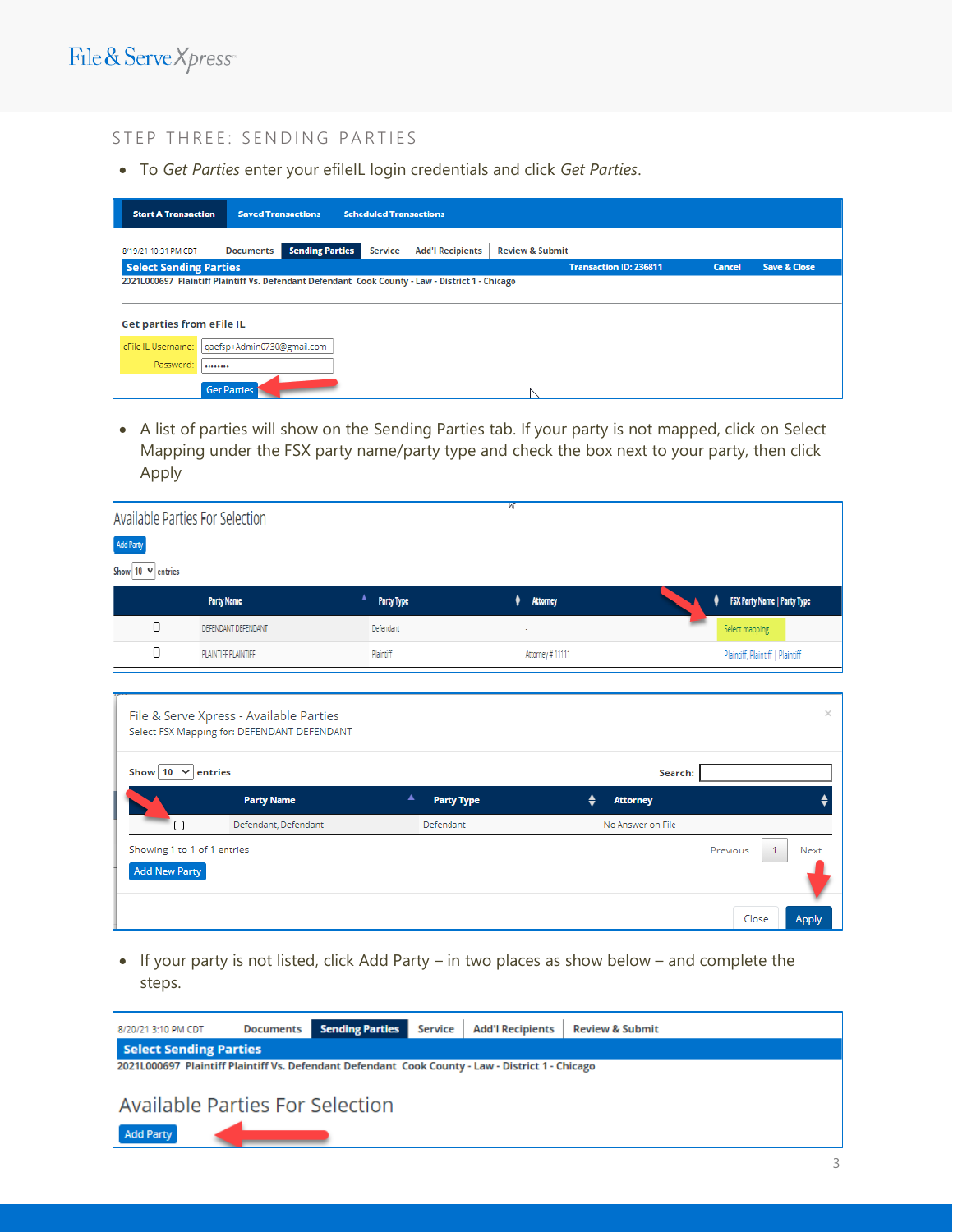### File & Serve Xpress

|                                                           | File & Serve Xpress - Available Parties |   |                   |   |                   |          |  |             |  |  |  |
|-----------------------------------------------------------|-----------------------------------------|---|-------------------|---|-------------------|----------|--|-------------|--|--|--|
| $\vee$ entries<br>Show 10<br>Search:                      |                                         |   |                   |   |                   |          |  |             |  |  |  |
|                                                           | <b>Party Name</b>                       | ▲ | <b>Party Type</b> | ♦ | <b>Attorney</b>   |          |  |             |  |  |  |
| ┌                                                         | Defendant, Defendant                    |   | Defendant         |   | No Answer on File |          |  |             |  |  |  |
| Showing 1 to 1 of 1 entries<br><b>Add New Party</b><br>Чш |                                         |   |                   |   |                   | Previous |  | <b>Next</b> |  |  |  |

• Once on the Add Party page, select Individual or Organization from the drop-down menu, and fill in the information as shown below. Click on Add Party.

| 8/20/21 3:11 PM CDT                                                                                      | <b>Documents</b>                             | <b>Sending Parties</b>               | <b>Service</b> | <b>Add'l Recipients</b> | <b>Review &amp; Submit</b>        |  |  |  |  |  |  |
|----------------------------------------------------------------------------------------------------------|----------------------------------------------|--------------------------------------|----------------|-------------------------|-----------------------------------|--|--|--|--|--|--|
| <b>Add a Party</b>                                                                                       |                                              |                                      |                |                         |                                   |  |  |  |  |  |  |
| 2021L000697 Plaintiff Plaintiff Vs. Defendant Defendant Cook County - Law - District 1 - Chicago         |                                              |                                      |                |                         |                                   |  |  |  |  |  |  |
| Select a party and click Continue. If the party is not in the list select Add Party.<br>Add a new party. |                                              |                                      |                |                         |                                   |  |  |  |  |  |  |
|                                                                                                          |                                              | Entity: Individual                   |                |                         | Select Individual or Organization |  |  |  |  |  |  |
|                                                                                                          | <b>Party First Name:</b><br><b>Add Party</b> | Individual<br>Organization<br>Cancel |                | Middle:                 | Last:<br>Suffix:                  |  |  |  |  |  |  |

• Next, fill out the highlighted boxes, then click on Continue.



• Your Party is now added as shown below.

| Available Parties For Selection |                   |                  |                                         |  |  |  |  |  |  |
|---------------------------------|-------------------|------------------|-----------------------------------------|--|--|--|--|--|--|
| <b>Add Party</b>                |                   |                  |                                         |  |  |  |  |  |  |
| Show $10 \times$ entries        |                   |                  |                                         |  |  |  |  |  |  |
| <b>Party Name</b>               | <b>Party Type</b> | <b>Attorney</b>  | <b>FSX Party Name   Party Type</b><br>٠ |  |  |  |  |  |  |
| O<br>DEFENDANT DEFENDANT        | Defendant         | $\sim$           | Select mapping                          |  |  |  |  |  |  |
| O<br>PLAINTIFF PLAINTIFF        | Plaintiff         | Attorney # 11111 | Plaintiff, Plaintiff   Plaintiff        |  |  |  |  |  |  |
| Ø<br>Tester, Test               | Defendant         | Watson, Qa       | Tester, Test   Defendant                |  |  |  |  |  |  |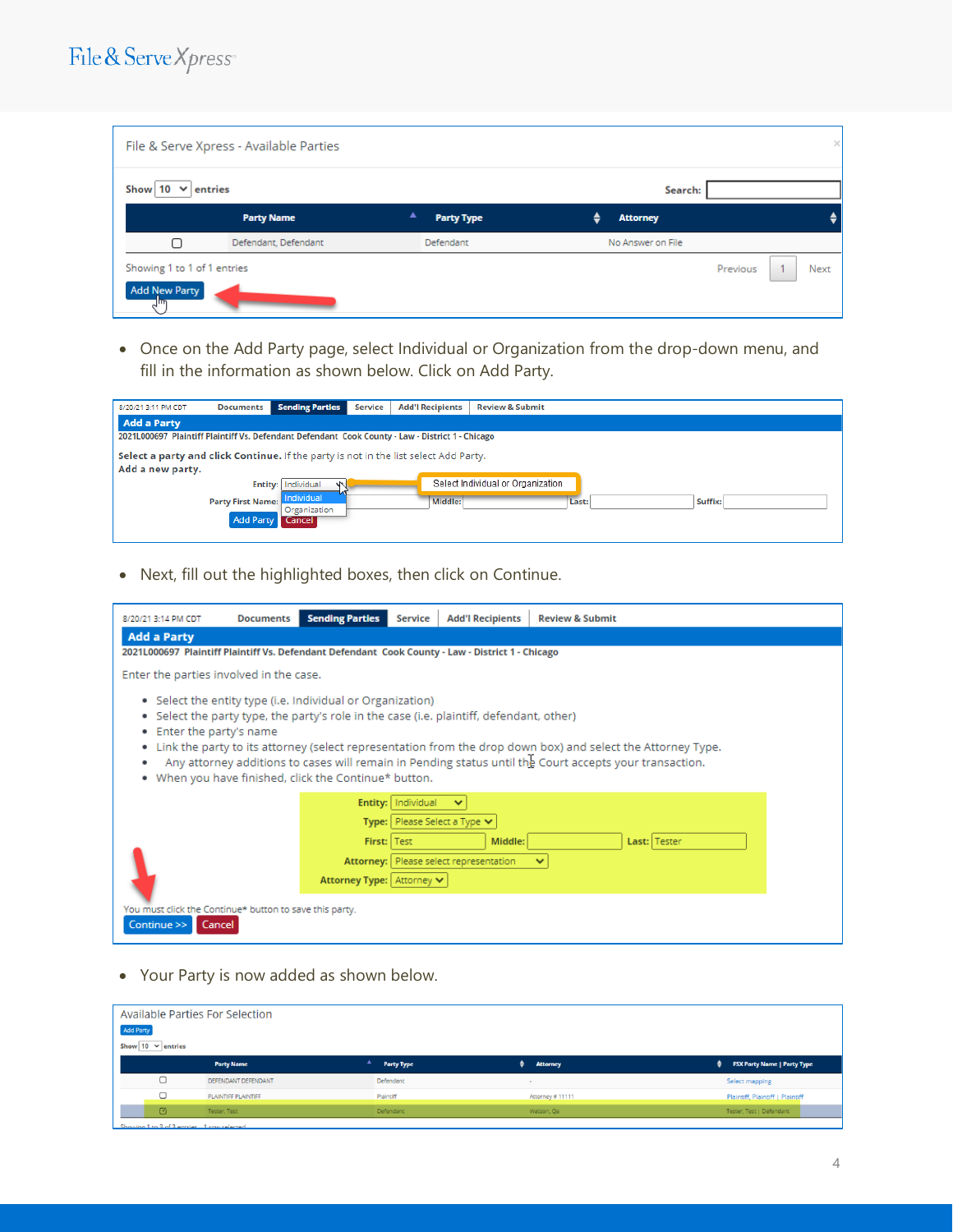#### STEP FOUR: SERVICE & ADDITIONAL RECIPIENTS

• Select the party/parties who will be served in this Transaction. You can also *Add Party* during this step, if needed.

|                | <b>Start A Transaction</b>                                                                       | <b>Saved Transactions</b> |                        | <b>Scheduled Transactions</b>                                                        |                         |                                                                                                                                                                                                                           |               |                         |  |  |
|----------------|--------------------------------------------------------------------------------------------------|---------------------------|------------------------|--------------------------------------------------------------------------------------|-------------------------|---------------------------------------------------------------------------------------------------------------------------------------------------------------------------------------------------------------------------|---------------|-------------------------|--|--|
|                | 8/19/21 10:57 PM CDT                                                                             | <b>Documents</b>          | <b>Sending Parties</b> | <b>Service</b>                                                                       | <b>Add'l Recipients</b> | <b>Review &amp; Submit</b>                                                                                                                                                                                                |               |                         |  |  |
|                | <b>Select Recipients</b>                                                                         |                           |                        |                                                                                      |                         | <b>Transaction ID: 236812</b>                                                                                                                                                                                             | <b>Cancel</b> | <b>Save &amp; Close</b> |  |  |
|                | 2021L000697 Plaintiff Plaintiff Vs. Defendant Defendant Cook County - Law - District 1 - Chicago |                           |                        |                                                                                      |                         |                                                                                                                                                                                                                           |               |                         |  |  |
| Search         | Custom Groups Add Party ?                                                                        |                           |                        |                                                                                      |                         |                                                                                                                                                                                                                           |               |                         |  |  |
|                |                                                                                                  |                           |                        |                                                                                      |                         | Select a delivery option for each party you want to add. "Service" is official legal service of the document upon the selected party. To remove a selected party, deselect service.                                       |               |                         |  |  |
|                |                                                                                                  |                           |                        | <b>Parties Available for Selection Mth. 141 of 1 Show 50</b> $\vee$ results per page |                         |                                                                                                                                                                                                                           |               |                         |  |  |
|                |                                                                                                  |                           |                        |                                                                                      |                         | YOUR ORGANIZATION WILL INCUR ADDITIONAL POSTAGE AND COPYING FEES FOR SERVING PARTIES DESIGNATED FOR SERVICE VIA US MAIL<br>OR FAX. CHECK THE ADDITIONAL SERVICES PRICING SHEET IN THE RESOURCE CENTER FOR COMPLETE COSTS. |               |                         |  |  |
|                | <b>Create Custom Group</b>                                                                       |                           |                        |                                                                                      |                         |                                                                                                                                                                                                                           |               |                         |  |  |
| <b>Service</b> | $\triangle$ Party                                                                                |                           |                        | <b>Party Type</b>                                                                    | <b>Party Status</b>     | <b>Attorney</b>                                                                                                                                                                                                           | <b>Firm</b>   | <b>Method</b>           |  |  |
| ⊽              | Defendant, Defendant                                                                             |                           |                        | Defendant                                                                            | Active                  | No Answer on File                                                                                                                                                                                                         | Firm TBD      | U.S. Mail               |  |  |

• Move to Add'l Recipients. Enter anyone who will need to receive notification of this Transaction, click on Find.

| <b>Start A Transaction</b>                                                                       | <b>Saved Transactions</b> |                        | <b>Scheduled Transactions</b> |                         |                            |                                                                                                                                                                                                |               |                         |
|--------------------------------------------------------------------------------------------------|---------------------------|------------------------|-------------------------------|-------------------------|----------------------------|------------------------------------------------------------------------------------------------------------------------------------------------------------------------------------------------|---------------|-------------------------|
| 8/19/21 11:10 PM CDT                                                                             | <b>Documents</b>          | <b>Sending Parties</b> | Service                       | <b>Add'l Recipients</b> | <b>Review &amp; Submit</b> |                                                                                                                                                                                                |               |                         |
| <b>Select Additional Recipients</b>                                                              |                           |                        |                               |                         |                            | <b>Transaction ID: 236812</b>                                                                                                                                                                  | <b>Cancel</b> | <b>Save &amp; Close</b> |
| 2021L000697 Plaintiff Plaintiff Vs. Defendant Defendant Cook County - Law - District 1 - Chicago |                           |                        |                               |                         |                            |                                                                                                                                                                                                |               |                         |
| choose to Create Additional Recipient                                                            |                           |                        |                               |                         |                            | Enter a few characters in Last Name, Email, or Organization, and click Find to search for available recipients. If your search is unsuccessful, you may change your criteria and try again, or |               |                         |
| <b>First Name</b>                                                                                | Test                      |                        |                               |                         | <b>Last Name</b>           | Tester                                                                                                                                                                                         |               |                         |
| <b>Email</b>                                                                                     | test@gmail.com            |                        |                               |                         | <b>Organization</b>        |                                                                                                                                                                                                |               |                         |
|                                                                                                  |                           |                        |                               | Find<br>Clear           |                            |                                                                                                                                                                                                |               |                         |

• If the person isn't "found" to select, click on Create Additional Recipient.

| Select Additional Recipients                                                                                                                                  |                |                                                                                                                                                                                                | <b>Tensaction ID: 236812</b> |  | <b>Save &amp; Close</b> |  |  |  |
|---------------------------------------------------------------------------------------------------------------------------------------------------------------|----------------|------------------------------------------------------------------------------------------------------------------------------------------------------------------------------------------------|------------------------------|--|-------------------------|--|--|--|
| 2021L000697 Plaintiff Plaintiff Vs. Defendant Defendant Cook County - Law - District 1 - Chicago                                                              |                |                                                                                                                                                                                                |                              |  |                         |  |  |  |
| <b>choose to Create Additional Recipient</b>                                                                                                                  |                | Enter a few characters in Last Name, Email, or Organization, and click Find to search for available recipients. If your search is unsuccessful, you may change your criteria and try again, or |                              |  |                         |  |  |  |
| <b>First Name</b>                                                                                                                                             | Test           | <b>Last Name</b>                                                                                                                                                                               | Tester                       |  |                         |  |  |  |
| Email                                                                                                                                                         | test@gmail.com | <b>Organization</b>                                                                                                                                                                            |                              |  |                         |  |  |  |
| Clear <sup>2</sup><br>Find                                                                                                                                    |                |                                                                                                                                                                                                |                              |  |                         |  |  |  |
| Select each person you want to add as an additional recipient and, for each, indicate the delivery method (online or fax). To remove a person, deselect them. |                |                                                                                                                                                                                                |                              |  |                         |  |  |  |
| No available selections                                                                                                                                       |                |                                                                                                                                                                                                |                              |  |                         |  |  |  |
| <b>Create Additional Recipient</b>                                                                                                                            |                |                                                                                                                                                                                                |                              |  |                         |  |  |  |

- Enter their first and last name and select the *Online* or *Fax* for the method you'd like the notification sent.
	- **•** If online, enter the email address and click Add to Recipient List.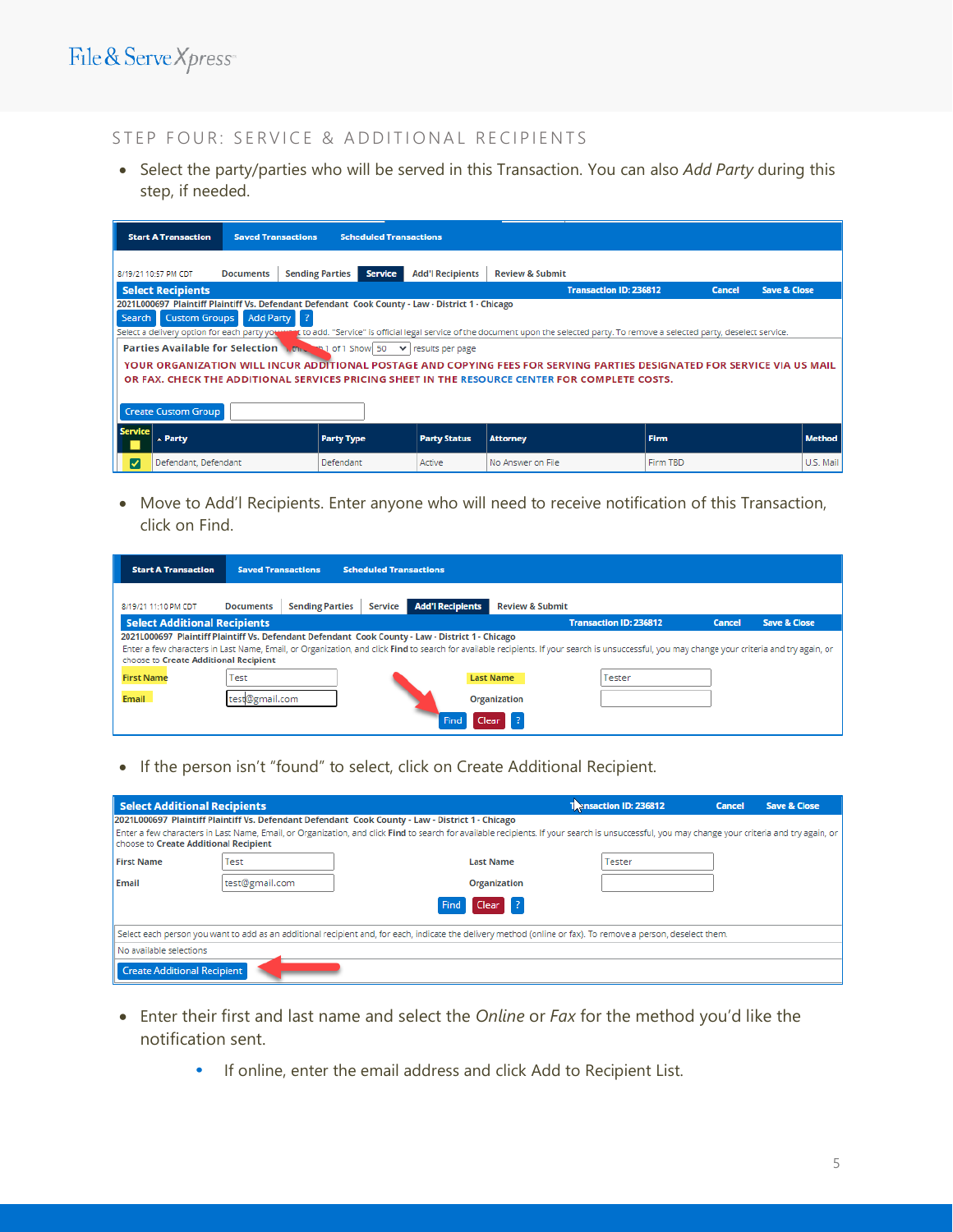## File & Serve Xpress

| <b>Start A Transaction</b>                                                                                                           | <b>Saved Transactions</b>                                                                                                                                                                                                               |                        | <b>Scheduled Transactions</b> |                         |                            |        |  |  |  |
|--------------------------------------------------------------------------------------------------------------------------------------|-----------------------------------------------------------------------------------------------------------------------------------------------------------------------------------------------------------------------------------------|------------------------|-------------------------------|-------------------------|----------------------------|--------|--|--|--|
| 8/19/21 11:15 PM CDT                                                                                                                 | <b>Documents</b>                                                                                                                                                                                                                        | <b>Sending Parties</b> | Service                       | <b>Add'l Recipients</b> | <b>Review &amp; Submit</b> |        |  |  |  |
| <b>Select Additional Recipients</b><br><b>Transaction ID: 236812</b><br><b>Save &amp; Close</b><br><b>Cancel</b>                     |                                                                                                                                                                                                                                         |                        |                               |                         |                            |        |  |  |  |
| 2021L000697 Plaintiff Plaintiff Vs. Defendant Defendant Cook County - Law - District 1 - Chicago                                     |                                                                                                                                                                                                                                         |                        |                               |                         |                            |        |  |  |  |
|                                                                                                                                      | Enter a few characters in Last Name, Email, or Organization, and click Find to search for available recipients. If your search is unsuccessful, you may change your criteria and try again, or<br>choose to Create Additional Recipient |                        |                               |                         |                            |        |  |  |  |
| <b>First Name</b>                                                                                                                    | Test                                                                                                                                                                                                                                    |                        |                               | <b>Last Name</b>        |                            | Tester |  |  |  |
| Email                                                                                                                                | test@gmail.com                                                                                                                                                                                                                          |                        |                               |                         | <b>Organization</b>        |        |  |  |  |
|                                                                                                                                      | <b>Find</b><br>Clear                                                                                                                                                                                                                    |                        |                               |                         |                            |        |  |  |  |
| <b>Create Additional Recipient</b>                                                                                                   |                                                                                                                                                                                                                                         |                        |                               |                         |                            |        |  |  |  |
| Enter the information for the person you wish to add to the Additional Recipient List. When you finish, click Add to Recipient List. |                                                                                                                                                                                                                                         |                        |                               |                         |                            |        |  |  |  |
| <b>First Name:</b>                                                                                                                   | Test                                                                                                                                                                                                                                    |                        | <b>Last Name:</b>             | Tester                  |                            |        |  |  |  |
| *Email address   test@gmail.com<br>Oonline                                                                                           |                                                                                                                                                                                                                                         |                        |                               |                         |                            |        |  |  |  |
| $\bigcirc_{\textsf{Fax}}$                                                                                                            |                                                                                                                                                                                                                                         |                        |                               |                         |                            |        |  |  |  |
| Add to Recipient List   Cancel                                                                                                       |                                                                                                                                                                                                                                         |                        |                               |                         |                            |        |  |  |  |

**•** If Fax, enter the Fax Number and click Add to Recipient List.

| <b>Start A Transaction</b>                                                                                                           | <b>Saved Transactions</b> |                        | <b>Scheduled Transactions</b> |                         |                            | u)                                                                                                                                                                |      |
|--------------------------------------------------------------------------------------------------------------------------------------|---------------------------|------------------------|-------------------------------|-------------------------|----------------------------|-------------------------------------------------------------------------------------------------------------------------------------------------------------------|------|
| 8/19/21 11:17 PM CDT                                                                                                                 | <b>Documents</b>          | <b>Sending Parties</b> | <b>Service</b>                | <b>Add'l Recipients</b> | <b>Review &amp; Submit</b> |                                                                                                                                                                   |      |
| <b>Select Additional Recipients</b>                                                                                                  |                           |                        |                               |                         |                            | <b>Transaction ID: 236812</b>                                                                                                                                     | Cano |
| 2021L000697 Plaintiff Plaintiff Vs. Defendant Defendant Cook County - Law - District 1 - Chicago                                     |                           |                        |                               |                         |                            |                                                                                                                                                                   |      |
| choose to Create Additional Recipient                                                                                                |                           |                        |                               |                         |                            | Enter a few characters in Last Name, Email, or Organization, and click Find to search for available recipients. If your search is unsuccessful, you may change yo |      |
| <b>First Name</b>                                                                                                                    | Test                      |                        |                               |                         | <b>Last Name</b>           | Tester                                                                                                                                                            |      |
| <b>Email</b>                                                                                                                         | test@gmail.com            |                        | <b>Organization</b>           |                         |                            |                                                                                                                                                                   |      |
| Find<br>Clear                                                                                                                        |                           |                        |                               |                         |                            |                                                                                                                                                                   |      |
| <b>Create Additional Recipient</b>                                                                                                   |                           |                        |                               |                         |                            |                                                                                                                                                                   |      |
| Enter the information for the person you wish to add to the Additional Recipient List. When you finish, click Add to Recipient List. |                           |                        |                               |                         |                            |                                                                                                                                                                   |      |
| <b>First Name:</b>                                                                                                                   | Test                      |                        | <b>Last Name:</b>             | Tester                  |                            |                                                                                                                                                                   |      |
| Oonline                                                                                                                              |                           |                        |                               |                         |                            |                                                                                                                                                                   |      |
| $\mathbf{O}_{\text{Fax}}$                                                                                                            |                           | *Fax Number 555        | 555                           | 5555                    |                            |                                                                                                                                                                   |      |
| Add to Recipient List   Cancel                                                                                                       |                           |                        |                               |                         |                            |                                                                                                                                                                   |      |

**•** Finally, select either/both Online, Fax under the Delivery column to have notification of this Transaction sent upon submission. Move to Review & Submit.

| <b>Start A Transaction</b>                                                                                                                                                                                  | <b>Saved Transactions</b>                                                                        | <b>Scheduled Transactions</b>            |                                             |                            |                                                                                                                                                                  |                     |  |  |
|-------------------------------------------------------------------------------------------------------------------------------------------------------------------------------------------------------------|--------------------------------------------------------------------------------------------------|------------------------------------------|---------------------------------------------|----------------------------|------------------------------------------------------------------------------------------------------------------------------------------------------------------|---------------------|--|--|
| 8/19/21 11:18 PM CDT                                                                                                                                                                                        | <b>Documents</b>                                                                                 | <b>Sending Parties</b><br><b>Service</b> | <b>Add'l Recipients</b>                     | <b>Review &amp; Submit</b> |                                                                                                                                                                  |                     |  |  |
| <b>Select Additional Recipients</b>                                                                                                                                                                         |                                                                                                  |                                          |                                             |                            | <b>Transaction ID: 236812</b>                                                                                                                                    | Canc                |  |  |
|                                                                                                                                                                                                             | 2021L000697 Plaintiff Plaintiff Vs. Defendant Defendant Cook County - Law - District 1 - Chicago |                                          |                                             |                            |                                                                                                                                                                  |                     |  |  |
| Enter a few characters in Last Name, Email, or Organization, and click Find to search for available recipients. If your search is unsuccessful, you may change you<br>choose to Create Additional Recipient |                                                                                                  |                                          |                                             |                            |                                                                                                                                                                  |                     |  |  |
| <b>First Name</b>                                                                                                                                                                                           | Test                                                                                             |                                          |                                             | <b>Last Name</b>           | Tester                                                                                                                                                           |                     |  |  |
| Email                                                                                                                                                                                                       | test@gmail.com                                                                                   |                                          |                                             | <b>Organization</b>        |                                                                                                                                                                  |                     |  |  |
| Clear L<br>Find                                                                                                                                                                                             |                                                                                                  |                                          |                                             |                            |                                                                                                                                                                  |                     |  |  |
|                                                                                                                                                                                                             |                                                                                                  |                                          |                                             |                            | To remove a recipient, select the check box for the recipient and click the Remove link. To add more recipients, enter new search criteria above and click Find. |                     |  |  |
| Additional Recipient List 1 through 2 of 2                                                                                                                                                                  |                                                                                                  | Remove                                   | Show 50<br>$\checkmark$<br>results per page |                            |                                                                                                                                                                  |                     |  |  |
| <b>Delivery</b>                                                                                                                                                                                             | <b>Address</b>                                                                                   |                                          | <b>First Name</b>                           |                            | <b>Last Name</b>                                                                                                                                                 | <b>Organizati</b>   |  |  |
| Online<br>v                                                                                                                                                                                                 | test@gmail.com                                                                                   |                                          | Test                                        |                            | Tester                                                                                                                                                           | <b>Tester, Test</b> |  |  |
| Fax<br>⊽                                                                                                                                                                                                    | 5555555555                                                                                       |                                          | Test                                        |                            | Tester                                                                                                                                                           | <b>Tester, Test</b> |  |  |
| 1 through 2 of 2<br>Remove                                                                                                                                                                                  |                                                                                                  |                                          |                                             |                            |                                                                                                                                                                  |                     |  |  |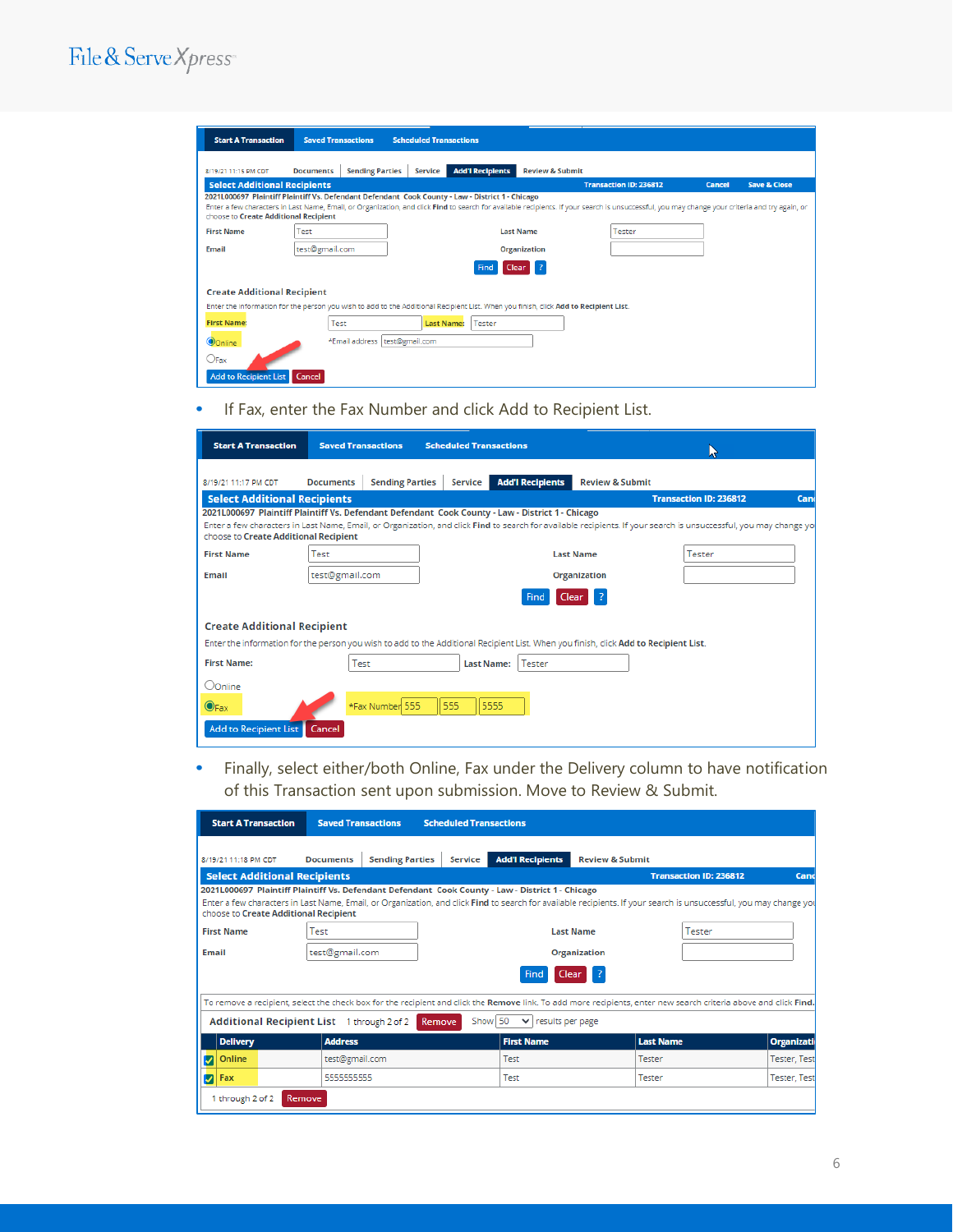#### STEP FIVE: REVIEW & SUBMIT

- Select the *Authorizing Attorney* for this Transaction from the drop-down menu
- Enter the Billing Reference (i.e., Client Matter number)
- An option to purchase *Read Status* may be available. You will be able to see who on the service list – if they are a FSX subscriber – opened the document upon service.
- Enter a *Note to Clerk* if needed
- Select *Next* to review the Transaction and enter a few more items prior to submission.

| 8/19/21 11:26 PM CDT                                                                                                  | <b>Documents</b> | <b>Sending Parties</b> | Service | <b>Add'l Recipients</b>                                                                                      | <b>Review &amp; Submit</b> |                                                                                                                                                                                           |               |                         |
|-----------------------------------------------------------------------------------------------------------------------|------------------|------------------------|---------|--------------------------------------------------------------------------------------------------------------|----------------------------|-------------------------------------------------------------------------------------------------------------------------------------------------------------------------------------------|---------------|-------------------------|
| <b>Authorize Transaction</b>                                                                                          |                  |                        |         |                                                                                                              |                            | <b>Transaction ID: 236812</b>                                                                                                                                                             | <b>Cancel</b> | <b>Save &amp; Close</b> |
| 2021L000697 Plaintiff Plaintiff Vs. Defendant Defendant Cook County - Law - District 1 - Chicago                      |                  |                        |         |                                                                                                              |                            |                                                                                                                                                                                           |               |                         |
| Select an attorney to authorize this transaction.                                                                     |                  |                        |         |                                                                                                              |                            |                                                                                                                                                                                           |               |                         |
| Authorizing Attorney:<br>Walter, OA<br>◡                                                                              |                  |                        |         |                                                                                                              |                            |                                                                                                                                                                                           |               |                         |
|                                                                                                                       |                  |                        |         |                                                                                                              |                            |                                                                                                                                                                                           |               |                         |
|                                                                                                                       |                  |                        |         |                                                                                                              |                            |                                                                                                                                                                                           |               |                         |
| Add billing reference. This reference will appear on your invoice.                                                    |                  |                        |         |                                                                                                              |                            |                                                                                                                                                                                           |               |                         |
| 88-999                                                                                                                |                  |                        |         |                                                                                                              |                            |                                                                                                                                                                                           |               |                         |
|                                                                                                                       |                  |                        |         |                                                                                                              |                            |                                                                                                                                                                                           |               |                         |
|                                                                                                                       |                  |                        |         |                                                                                                              |                            | This option may be available for<br>your Transaction.                                                                                                                                     |               |                         |
| Purchase read status for e-service documents (optional)                                                               |                  |                        |         |                                                                                                              |                            |                                                                                                                                                                                           |               |                         |
| of court personnel. Additional charges apply.                                                                         |                  |                        |         |                                                                                                              |                            | Track when the e-served recipients open this transaction. This feature is not available for tracking any US Mail or fax recipients, any courtesy email notifications, nor the Read Status |               |                         |
|                                                                                                                       |                  |                        |         |                                                                                                              |                            |                                                                                                                                                                                           |               |                         |
|                                                                                                                       |                  |                        |         | No users are currently selected for e-service. To view read status you must serve recipients electronically. |                            |                                                                                                                                                                                           |               |                         |
|                                                                                                                       |                  |                        |         |                                                                                                              |                            |                                                                                                                                                                                           |               |                         |
| <b>Note to Clerk (optional):</b>                                                                                      |                  |                        |         |                                                                                                              |                            |                                                                                                                                                                                           |               |                         |
| If you wish to send a note to the court along with your transaction, please enter it in the space provided.           |                  |                        |         |                                                                                                              |                            |                                                                                                                                                                                           |               |                         |
| Please note that this field is not to be used as an official method of communication with the court.                  |                  |                        |         |                                                                                                              |                            |                                                                                                                                                                                           |               |                         |
| This field will only be viewable by you and the court users.                                                          |                  |                        |         |                                                                                                              |                            |                                                                                                                                                                                           |               |                         |
| Thank you.                                                                                                            |                  |                        |         |                                                                                                              |                            |                                                                                                                                                                                           |               |                         |
|                                                                                                                       |                  |                        |         |                                                                                                              |                            |                                                                                                                                                                                           |               |                         |
|                                                                                                                       |                  |                        |         |                                                                                                              |                            |                                                                                                                                                                                           |               |                         |
| Maximum length of text is 500 characters                                                                              |                  |                        |         |                                                                                                              |                            |                                                                                                                                                                                           |               |                         |
|                                                                                                                       |                  |                        |         |                                                                                                              |                            |                                                                                                                                                                                           |               |                         |
|                                                                                                                       |                  |                        |         |                                                                                                              |                            |                                                                                                                                                                                           |               |                         |
| IMPORTANT: Your transaction has not yet been submitted. You will next be asked to review and submit your transaction. |                  |                        |         |                                                                                                              |                            |                                                                                                                                                                                           |               |                         |
| <b>Next</b>                                                                                                           |                  |                        |         |                                                                                                              |                            |                                                                                                                                                                                           |               |                         |
|                                                                                                                       |                  |                        |         |                                                                                                              |                            |                                                                                                                                                                                           |               |                         |

• Enter the Cross Reference Numbers and select the appropriate choice from the drop-down menu (Cook County Attorney/Self-Represented Litigant Code, Room 2005 Dist 1 only: MOTION CALENDAR M1, Post Judgments – Calendar 5 – District 1 only, Motion to Assigned Calendar Judge) and select Add.

| 8/19/21 11:33 PM CDT<br><b>Submitted by:</b><br><b>Authorized by:</b>                                                       | <b>Documents</b> | <b>Sending Parties</b> | Service | <b>Add'l Recipients</b>                                                                                                                                            | <b>Review &amp; Submit</b> |             |  | Qa Watson, QA Firm A<br>Qa Watson, QA Firm A Edit                                                                                                                                                               |
|-----------------------------------------------------------------------------------------------------------------------------|------------------|------------------------|---------|--------------------------------------------------------------------------------------------------------------------------------------------------------------------|----------------------------|-------------|--|-----------------------------------------------------------------------------------------------------------------------------------------------------------------------------------------------------------------|
| Court:<br><b>Division/Courtroom:</b><br><b>Case Class:</b><br><b>Case Type:</b><br><b>Case Number:</b><br><b>Case Name:</b> |                  |                        |         |                                                                                                                                                                    |                            |             |  | Cook County - Law - District 1 - Chicago<br>N/A<br>Personal Injury/Wrongful Death - Asbestos<br>Ext Mental Hith Srv - 1 ntc & 1 ordr of prot cstd<br>2021L000697<br>Plaintiff Plaintiff Vs. Defendant Defendant |
| <b>Transaction Option:</b><br><b>Billing Reference:</b><br><b>Read Status for e-service:</b><br><b>Note to Clerk:</b>       |                  |                        |         |                                                                                                                                                                    |                            |             |  | File and Serve<br>88-999 Edit<br>N/A<br>Thank you Edit                                                                                                                                                          |
| <b>Cross Reference Numbers</b><br>99500                                                                                     |                  |                        |         | Cook County Attorney/Self-Represented Litigant Code **<br>Cook County Attorney/Self-Represented Litigant Code **<br>Cr. Room 2005 Dist 1 only : MOTION CALENDAR M1 |                            | <b>Name</b> |  |                                                                                                                                                                                                                 |